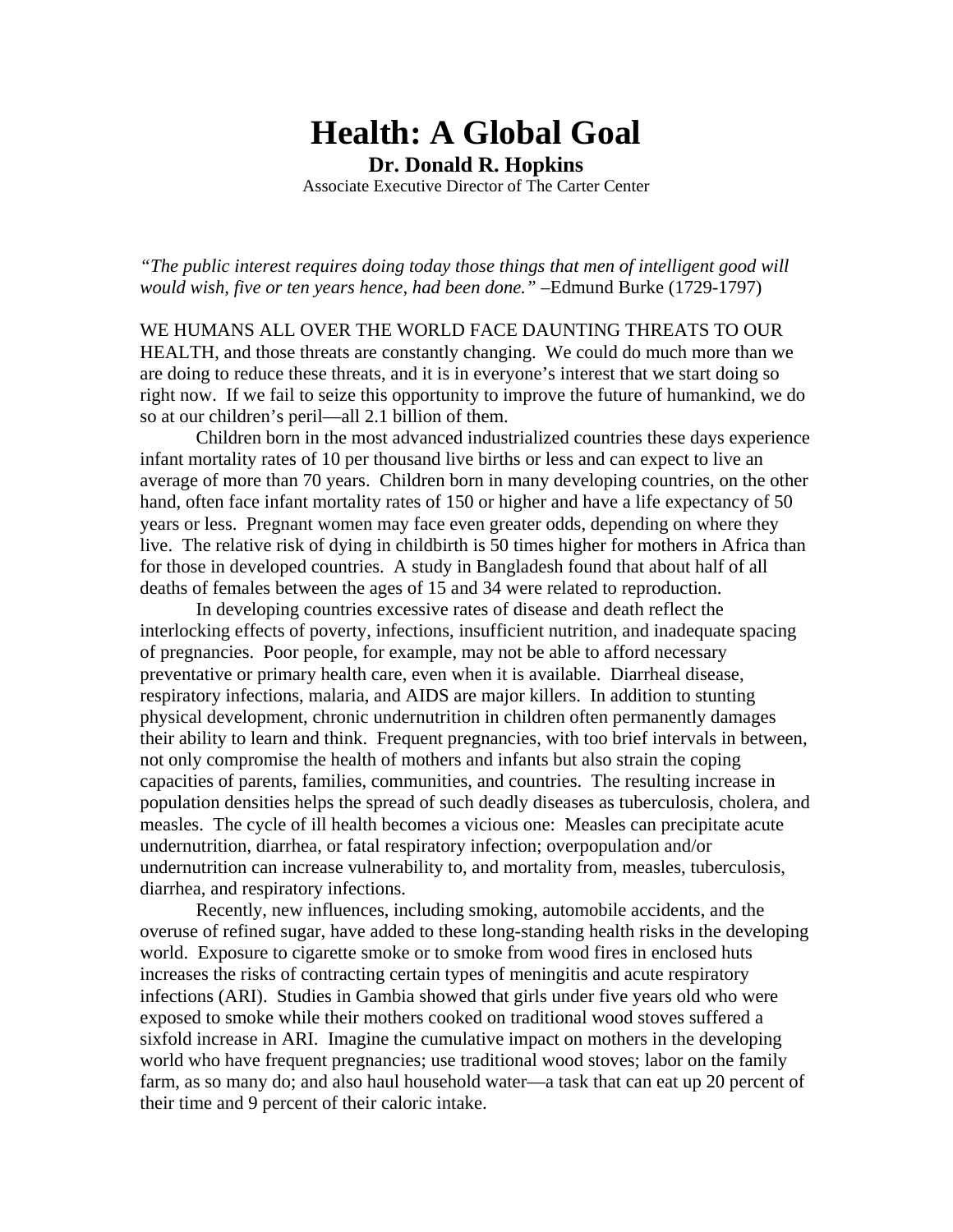The vicious cycle reaches beyond health itself. A community's general poor health usually means that agricultural productivity and school attendance lag. As an example, a 1987 UNICEF-funded study in Nigeria found that the large numbers of rice farmers suffering from Guinea worm disease (dracunculiasis) resulted in the loss of 20 million dollars a year in unharvested rice. That was only one crop in a small part of one county. River blindness (onchocerciasis) causes populations to abandon large fertile riverine areas, and African sleeping sickness (trypanosomiasis) kills people and prevents survivors from raising cattle in certain regions of sub-Saharan Africa.

 Why should the developed world care? Because these tragedies hurt all of us. Good health, education, and agriculture have been described as the building blocks of society. By impairing one, two, or all three of these building blocks, diseases become serious impediments to development, just as lack of education and poor agricultural techniques are barriers to better health. Better health would help advance many countries toward self-sustaining development and economic well being, thus making them more self-reliant and stronger partners in the global economy. The recent examples of acquired immunodeficiency syndrome (AIDS), severe acute respiratory syndromes (SARS), and before them smallpox, are powerful proof that the personal health—and with it, the economic health—of everyone on Earth is inextricably intertwined and cannot be untangled.

 Some important victories have been and are being won in the ongoing struggle to address these problems. Smallpox is eradicated, even if it hasn't disappeared completely as a cause for concern. Polio and Guinea worm disease will both be eradicated soon, and measles and lymphatic filariasis (elephantiatis), which are more prevalent diseases, may well take their places in the crosshairs of the global public health struggle in the near future. The proportion of children who were properly immunized against several common diseases rose worldwide from less than 5 percent in 1974 to 80 percent in 1990, though it slipped to some 70 percent overall during the 1990s. By 1998, 72 percent of children had been immunized against measles. That disease, which killed more than five million children in 1980, now kills less than a million—still far too many. In Bangladesh, immunizations reduced tetanus infections in newborns by more than 90 percent from 1986 to 1998. The threat of river blindness has been almost eliminated in much of Africa and Latin America and is under increasing attack elsewhere, thanks to programs that first started in 1974.

 Meanwhile, the dozen international health experts that constitute the International Task Force for Disease Eradication, based at The Carter Center and supported by the Bill & Melinda Gates Foundation, continue to scan the public health horizon to identity new opportunities for controlling or eradicating diseases. Most diseases can't be eradicated, of course, but many could be controlled much better. Global research and public health programs supported by the massive, targeted resources of the Gates Foundation have, in a few years, started to transform visions of what is possible and expected of public health professionals and organizations. Merck set a stunning precedent with its donation in 1987 of medication to fight onchocerciasis. Since then, GlaxoSmithKline has made similar donations to combat lymphatic filariasis and Pfizer to fight trachoma. DuPont contributed millions of dollars worth of nylon filter cloth and American Cyanamid/BASF the larvicide needed to eradicate dracunculiasis. And Rotary International and Lions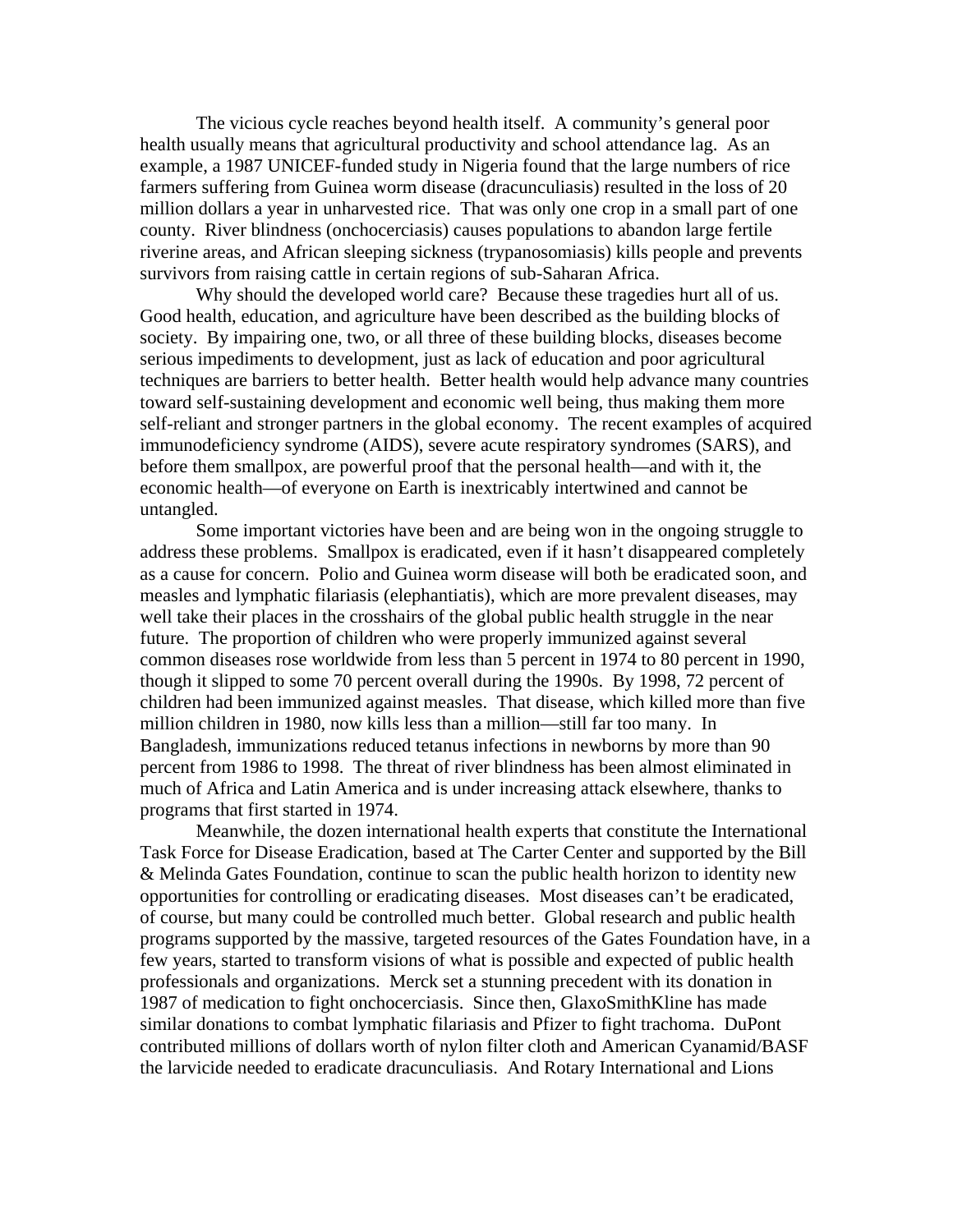Clubs have assumed unprecedented roles in polio eradication and prevention of blindness, respectively.

 Other important advances in global health have come from the recognition that health improvements require collaboration with other public sectors to improve such critical areas as agriculture and the availability of safe drinking water. At last, policymakers are coming to understand the importance of a healthy population to a nation's economic well-being.

 Advances notwithstanding, a quarter century after the world resolved to implement primary health care as a means of achieving "health for all," little has changed to provide routine, rudimentary health services to most of the world's poor. Our victories have been modest compared with what is needed. We are discovering "new" infections much faster than we are eradicating older ones, and that dynamic is not likely to change. Moreover, many improvements are limited to pilot projects or only parts of some countries. Much more can and ought to be done.

 We have the technology to make a much greater impact on global health, and we are acquiring more tools each year: old and new vaccines, tablets that treat many parasites at once, antibiotics, oral rehydration therapy to counter diarrhea, bed nets to protect against mosquitoes, condoms to protect against HIV/AIDS, and more. We are lacking, however, in adequate enlightenment and the money and political will to put our tools to maximal use for everyone's benefit. We need fewer global resolutions and more manifest global resolve to help reduce disease and death wherever we can, as soon as we can, and for as long as necessary.

 Current initiatives are piling up. In addition to those mentioned above, we now have AIDS control efforts, STOP TB, Roll Back Malaria, Intestinal Helminth Control, and more. But the nitty-gritty, foundation-building work of improving primary health care services is neglected, even by its most vocal advocates. Some expensive, hard-won gains in disease control are in danger of being rolled back because local primary health care services are too weak to sustain them. Two sad examples of this are African sleeping sickness and yaws. The ongoing training, support, supply, and supervision of peripheral health workers needed to provide routine, prioritized services to fight these diseases is woefully lacking. That frontline health workers are too few, and even those few are commonly ignored, is a failure primarily affecting their communities and countries, but it also means less protection for the rest of the world as well.

 Countries need sustained help to come up with programs that address their priority diseases simultaneously, and they need to be held publicly accountable for meeting announced, disease-fighting benchmarks along the way. We have missed some opportunities already. A generation ago, immunizations to control measles were conducted simultaneously with vaccinations to eradicate smallpox, but only in West Africa, while such a combined strategy for polio eradication and measles control was used only in the Americas. Both were successful. The Carter Center is now helping two Nigerian states to combine health education with mass drug administration against onchocerciasis as part of the African Program for Onchocerciasis Control (APOC), with similar interventions against schistosomiasis and lymphatic filariasis. But Nigeria has 36 states and APCO cover 19 countries, each of which has other diseases that also require better control.